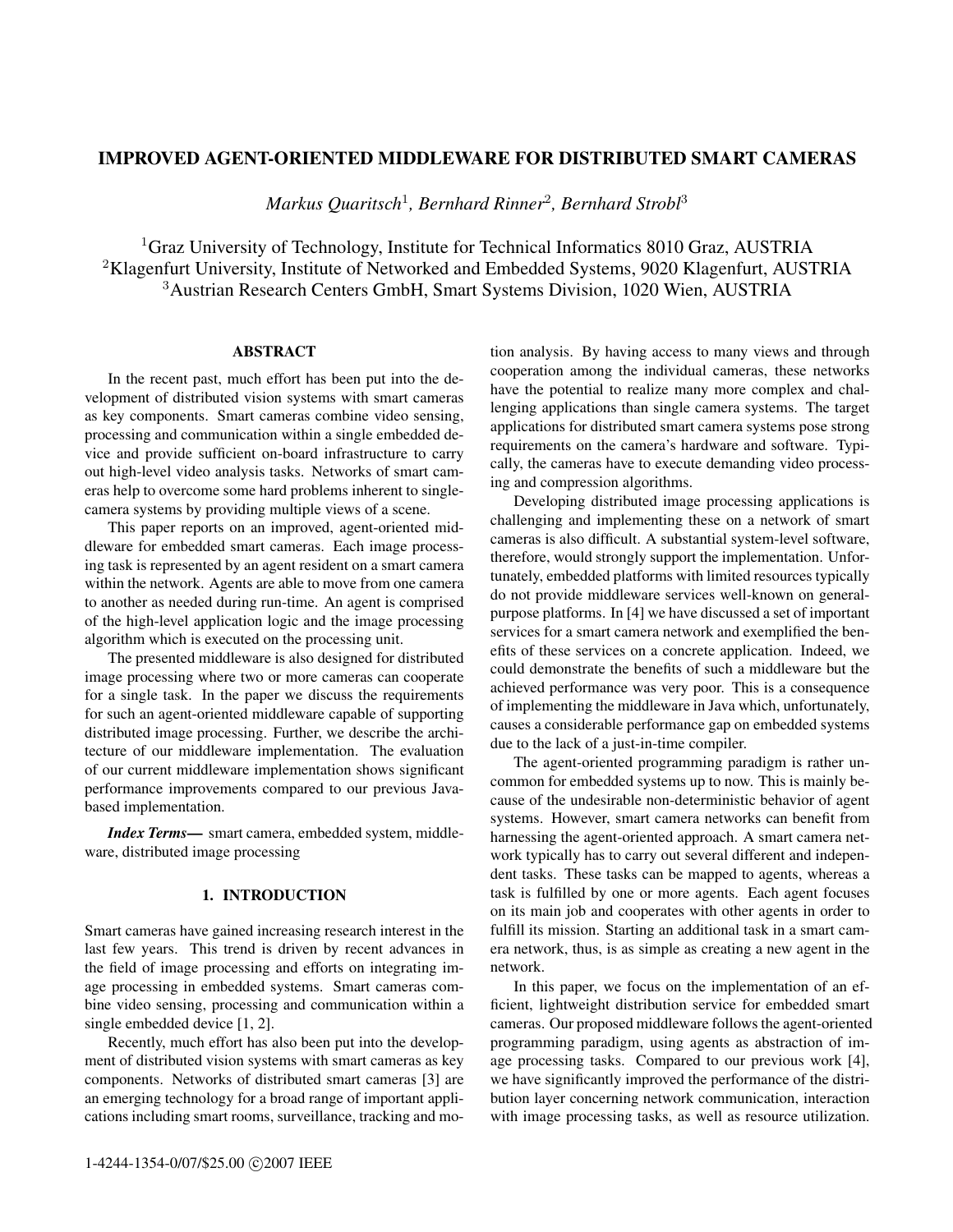The implementation also incorporates the efficient transmission of raw-images which is important for collaborative image processing.

The remainder of this paper is organized as follows. Section 2 first gives a short survey of current smart camera architectures and identifies similarities among those. Afterwards, related middleware approaches are presented. Section 3 identifies the potential of distributed smart cameras. Section 4 is dedicated to our proposed smart camera middleware. We first identify the requirements for such a middleware and sketch the basic architecture. Then we focus on the distribution layer which is the central part of the middleware. Section 5 demonstrates the efficiency of our implementation compared to our Java-based middleware. Section 6 concludes this paper with a brief discussion.

## 2. BACKGROUND AND RELATED WORK

### 2.1. Smart Camera Architectures

Image processing in general is a very computing intensive task due to the huge amount of data to be processed. Depending on the level of abstraction, processing requirements increase dramatically. Hence, implementing image processing algorithms on embedded smart cameras is very challenging. Various architectures have been introduced, focusing on a concrete set of image processing algorithms while minimizing the resource requirements, especially energy consumption.

Kleihorst et al. present in [5] a smart camera mote optimized for very low power consumption. The smart camera mote consists of basically four components, one or two VGA resolution color image sensors, an SIMD processor for lowlevel image processing, a general purpose processor for highlevel processing and control, and a communication module. Both processors are coupled using a dual-port RAM which enables them to work in a shared workspace on their own processing space. The SIMD processor allows to process 320 pixels of a line at once. The host controller is a 8051 based ATMEL processor.

Fleck and Straßer use in their work [6] a commercially available smart camera for embedded image processing. This camera is comprised of a single CCD sensor with VGA resolution, a Xilinx FPGA for low-level image processing, and a Motorola PowerPC processor as host controller. The host controller is operated by a Linux kernel optimized for embedded systems.

Bramberger et al. propose a heterogeneous multi-processor smart camera [2]. The architecture of this smart camera contains three main units: a CMOS image sensor which delivers color images up to VGA resolution, the processing unit comprised of one or more digital signal processors (DSPs), and an ARM based network processor for overall system coordination and communication. The operating system used

on this camera is also Linux.

These examples of smart camera architectures aim on different types of image processing, ranging from low-level pixel filtering to high-level motion detection and object tracking, according to the available computing power and energy consumption. However, all of these approaches have a similar architecture: A dedicated processor or DSP is used for image processing while a general purpose processor is responsible for camera coordination and communication. This trend is also obvious in other commercially available smart cameras. The IP-Camera advertised by Nuvation [7] for example uses a DaVinci DM6446 processor, which combines a DSP core and an ARM core in a single chip. This camera is operated by a Linux kernel as well.

The emerging trend of using Linux as operating system for embedded devices is also evident in the research area of smart cameras. Linux brings a whole set of features usually available on general-purpose PCs to embedded systems and supports a wide variety of platforms. Due to its open source license it can be easily adapted to new platforms and tuned for special needs.

#### 2.2. Related Middleware Approaches

On general-purpose platforms distributed applications are often implemented on the basis of a reusable middleware system which encapsulates networking and data transfer [8]. Prominent representatives are DCOM and CORBA, for example. These component-based middleware systems are targeted for general-purpose computing and are not suitable for resource limited devices. There exist also lightweight variations of traditional CORBA services for resource constrained real-time systems, e.g., by the Real-Time CORBA (RT-CORBA) specification and its "TAO" implementation [8]. However, this approach is still very resource consuming.

Middleware systems based on the Java programming language are also very common on general-purpose platforms. Java RMI (Remote Method Invocation) and EJB (Enterprise Java Beans) are well-known examples for this kind of middleware. Agent-based systems like Voyager [9], Grasshopper [10] or Diet-Agents [11] are also used as middleware. The agent-system not only abstracts the hardware platform and distributed aspect but also introduces the agent-based programming paradigm. Platform independence is inherent to all these approaches as the actual hardware is hidden by the Java virtual machine. However, using Java on embedded systems is not an efficient choice because it is heavy weighted in terms of memory footprint and computation.

Another research area related to smart camera networks are wireless sensor networks (WSNs) [12]. Distributed and collaborative signal processing is inherent to WSNs. In the recent past, there is ongoing research on middleware systems for WSNs. However, middleware approaches designed for WSNs are not applicable to smart camera networks due to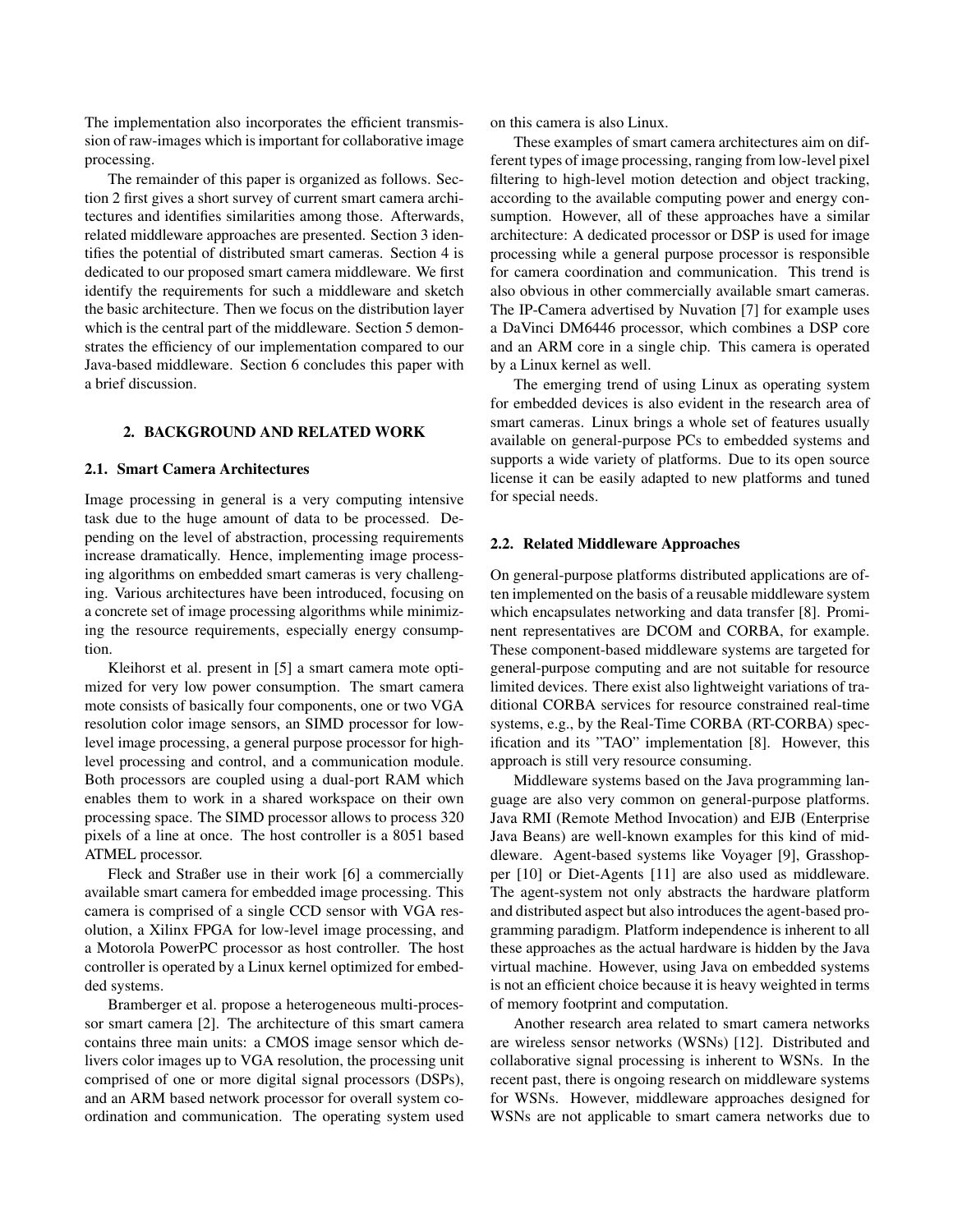different design aspects and resource constraints [13, 14]. For WSNs, the focus is on reliable services in ad-hoc networks and energy awareness. The amount of data to be processed and the available communication bandwidth is also much smaller in WSNs.

## 3. SMART CAMERA NETWORKS

Networks of distributed smart cameras (DSCs) are well suited for distributed image processing. Although distributed image processing introduces several difficulties, we believe that the problems which can be addressed by this approach are more important than the challenges of designing and implementing networks of smart cameras. The main benefit of DSCs compared to single-camera systems is that a network of smart cameras may provide multiple views of a scene from different views.

Occlusion is a major problem for single cameras. In a multi-camera setup it is more likely that multiple views of an object are available. Hence, parts of an object which are occluded in one field of view may be visible from another view.

Traditional multi-camera setups usually use a central node which processes the different views of a scene. Obviously, the scalability of such centralized systems is limited as the number of cameras directly influences the required communication bandwidth and processing power. Local image processing on the smart cameras significantly improves the scalability of the overall system and also reduces the required communication bandwidth considerably. Instead of sending the raw image data each camera processes the acquired images locally and communicates abstracted information of a scene. Nevertheless, for some applications it may be necessary to process the images of different views jointly and thus transmit raw image data. In contrast to centralized methods, a decentralized approach shows better scalability because communication is done between typically two or three collaborating cameras.

A network of smart cameras with multiple views of a scene may also overcome failures of individual cameras. Distributed computing enables fault-tolerance and helps to increase the reliability of the multi-camera system.

## 4. MIDDLEWARE FOR DISTRIBUTED SMART CAMERAS

Designing and implementing software for distributed systems is rather challenging. One has to cope with concurrency issues, unreliable and basically non-deterministic network connections between the hosts, as well as platform dependencies. These issues are not specific to DSCs but apply for distributed computing in general. However, the requirements for a middleware for distributed image processing on embedded devices are significantly different.

Applications of smart cameras for distributed image processing, therefore, either re-implement network communication itself (e. g. [15]) or adapt general-purpose middleware (e. g. [16]) causing a dramatic performance penalty.

### 4.1. Middleware Requirements

A middleware for image processing on embedded smart cameras has to provide basic functionality of general-purpose middleware like abstracting network communication and providing mechanisms to interact with other hosts but also has to offer services specific for distributed image processing. In the following, we describe important services and properties of a middleware for DSCs.

Lightweight. For a DSC middleware it is essential to be lightweight. As the computing power on embedded systems is limited, the overhead introduced by a middleware should be minimal. The memory requirements also have to be considered because this is a limited resource too.

Abstraction of image processing. A middleware for DSCs has to support the abstraction of image processing and encourage the separation of DSC applications into application logic and image processing algorithm. The application logic on the one hand contains the high-level logic for performing a certain task, e.g. generate an event if there is motion in a scene or collaborate with other cameras in order to track an object. The image processing algorithm on the other hand does the low-level pixel processing and extracts features of the acquired images, for example detect motion in a sequence of images or classify objects in a scene.

The separation of application logic and image processing makes the image processing exchangeable. Even for the simple case of generating an event when motion is detected in a scene, different algorithms may be used, depending on the actual requirements (e.g. different background models). Thus, the same application logic may be configured to use different image processing algorithms depending on the current needs.

Collaborative image processing. Collaborative, distributed image processing is the most important and challenging aspect of DSC networks. There is a whole class of image analysis challenges which require or can benefit of having multiple views. For example, when performing face recognition it may be helpful to have multiple views of the person of interest from different perspectives either to deal with occlusion or increase reliability. Collaborative image processing can be done in two ways. Either, each camera performs the image processing locally and only abstracted information is exchanged among collaborating cameras. This case does not introduce additional requirements for the middleware as message oriented communication between individual nodes is a basic feature of each middleware. The second, and more challenging,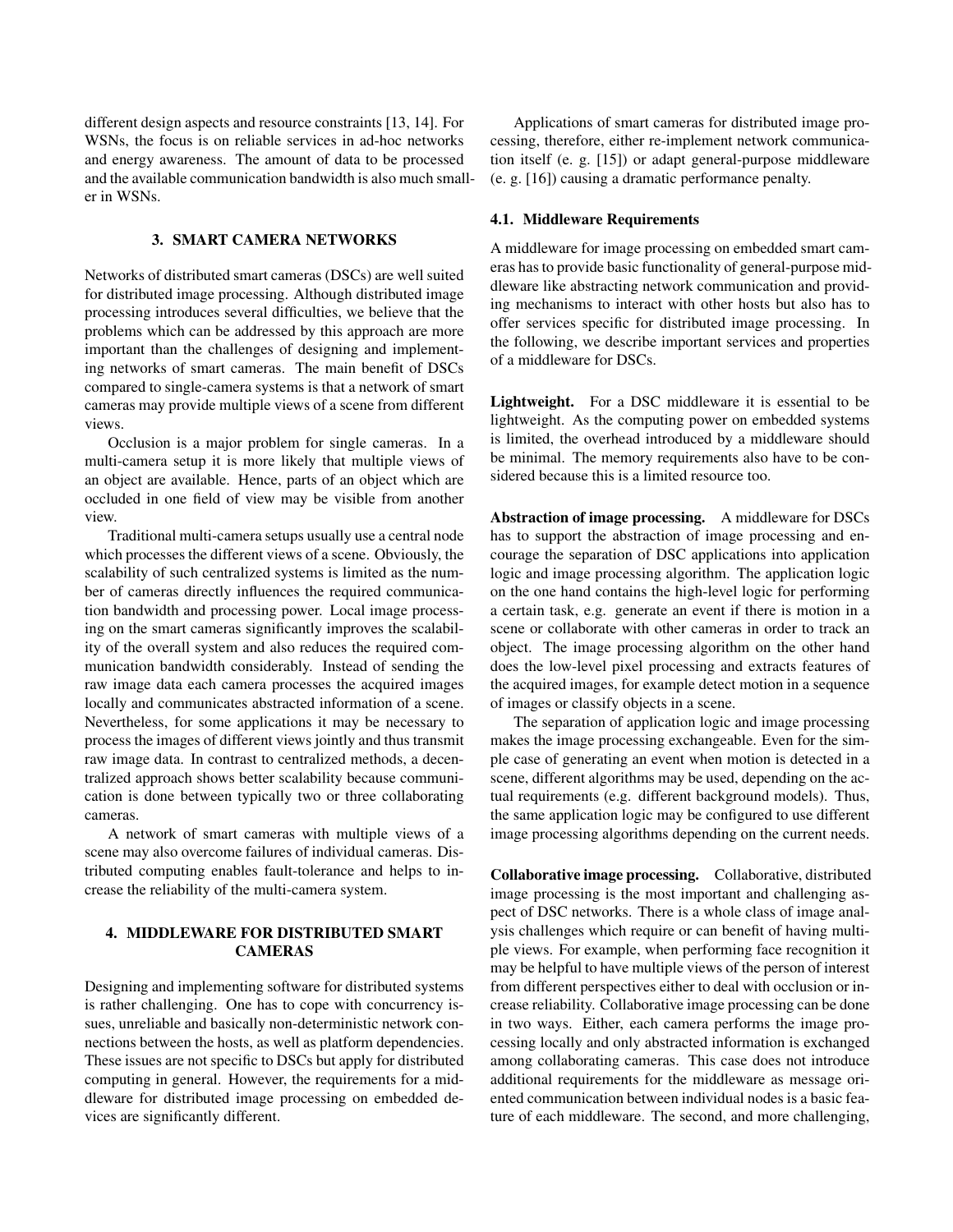

Figure 1: The architecture of a middleware for DSC networks.

approach is that the image processing task is executed only on a single camera incorporating the images of other cameras. This imposes, that the raw images acquired by one camera have to be transmitted to another camera. A middleware for DSC networks thus has to provide a service which gives other cameras access to the raw image data—either of the complete scene or only a certain region of interest. Of course, the available resources, especially bandwidth, have to be taken into account.

Synchronization. The collaboration of cameras for a certain task implicates to have a well-defined temporal relation among the individual cameras in the DSC network. Otherwise it is impossible to bring images acquired by different cameras in a common context. The required temporal accuracy depends on the image processing algorithm and may range from frame synchronization to a very relaxed synchronization.

### 4.2. Proposed Middleware Architecture

The individual components of our proposed middleware for DSC networks are organized in a layered architecture, whereas each layer abstracts the services provided by the underlying layer. The functionality of each layer is adapted from [8]. Figure 1 sketches our proposed architecture. This architecture is similar to the one presented in [4] but has been adapted to our lightweight middleware approach. Although some modules especially in the host services layer—are specific to the used smart camera hardware, this approach is also suitable for other smart camera platforms. Only the platform related modules such as the *SmartCam Framework* and the *DSP Driver* have to be adapted for new platforms.

Operating system. The host processor is operated by a standard Linux kernel optimized for embedded systems. A custom kernel module (*DSP Driver*) handles the communication between the DSPs as well as the DSPs and the host processor. This layer is mostly independent of the smart camera platform as long as the Linux kernel supports the host processor. Only the communication between the individual processors depends on the concrete platform.

Host services. The foundation of the host services layer is the *SmartCam Framework*. This module provides a messageoriented communication mechanism between applications on the host processor and the image processing tasks on the DSPs. The services for (1) *dynamic loading*, (2) *publish/subscribe* [17], and (3) *monitoring* operate on top of the SmartCam Framework. The dynamic loading service allows an application to load and unload image processing algorithms to the DSPs dynamically during run-time. The publish/subscribe service offers a flexible communication mechanism between data sources and data sinks whereas the data sources and data sinks can be located on different processors. The monitoring service provides information about the resource utilization of the various hardware components.

The *Platform Abstraction* module encapsulates native lowlevel operating system functionality such as network communication and concurrency mechanisms. For this module, the *ADAPTIVE Component Environment* (http://www.cs. wustl.edu/<sup>∼</sup>schmidt/ACE.html) is used. It supports a great number of operating system and provides an objectoriented API.

Adapting this layer to a different smart camera platform basically requires to replace the SmartCam Framework and provide a mechanism for sending messages between the host processor and the processing unit.

Distribution layer. The distribution layer is the main component of the DSC middleware. While the lower layers provide services for applications on a single camera, this layer integrates multiple smart cameras to a distributed image processing system. Thus, the basic service provided by this layer is remote communication, which can either be message oriented or stream oriented. Message oriented communication is typically used for exchanging control messages and data while stream oriented transmission is intended for sending raw-images from one camera to another or stream encoded video. Details on this layer are given in section 4.3.

This layer is independent of the smart camera architecture as long as the services listed in the *host services* layer are available.

Domain-specific services. On top of the distribution layer reside the domain-specific services. These are services which are on the one hand very specific to the application domain (e.g. video surveillance) and on the other hand common for applications of a DSC network. Such services are, for ex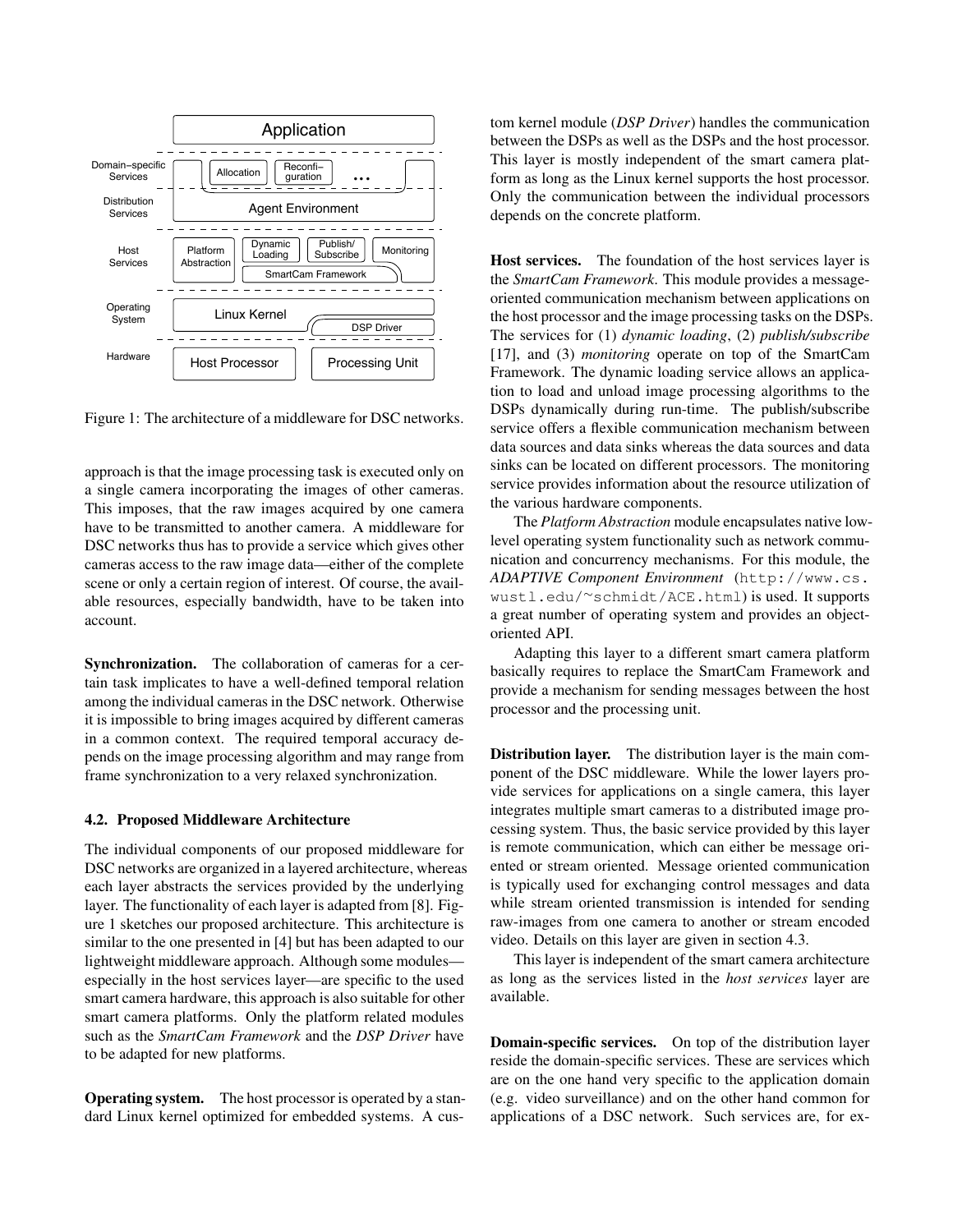ample, camera calibration and localization, reconfiguration or QoS management.

#### 4.3. Agent-Oriented Distribution Layer

The distribution layer is the central part of the DSC middleware. It is responsible for handling the communication between cameras and provides a foundation for the applications in a DSC network. Therefore, it is crucial to implement this layer in an efficient manner, keeping the overhead minimal.

We have chosen to implement applications using the agent-oriented programming paradigm. This form of abstraction has already proven to be suitable for image processing tasks (c.f. [16]). The distribution layer, therefore, can also be seen as an agency providing the environment for agents which form the application layer and domain-specific services layer.

Each agent represents a task in the DSC network. This is, for example, generating an event in the case of motion in a scene or tracking a person. The agent itself contains the application logic and has attached the image processing algorithm, which is executed on the processing unit. The agent loads the image processing algorithm on the processing unit and uses the information supplied by the image processing task to take further actions, e.g. trigger another agent. This approach also encourages a strict separation between application logic and image processing.

Each camera hosts an agency which provides the environment for the agents. An agency allows agents to create new agents of a certain type, communicate with other agents on the same camera or another camera, and interact with the processing unit on the local camera in order to do image processing. While agent creation and agent communication are treated as a basic features, these are provided by the agency itself. Further services, like interaction with the processing unit, are provided by additional agents available on each camera.

Allowing agents to migrate from one camera to another is fundamental for autonomous, self-adapting behavior of DSC networks. Unfortunately, code migration is not supported by C++. An agent can, however, migrate to another camera by remotely creating a new agent and initializing it accordingly. Afterwards, the original agent can terminate. If the agent class is not known on the new camera, a dynamic library can be sent to the camera which provides the agent definition.

The distribution layer further has to provide a mechanism which allows to distribute the raw-images among collaborating cameras. For this high-bandwidth stream oriented communication we propose to use the Stream Control Transmission Protocol (SCTP) [18] which has been standardized recently. SCTP is a connection-oriented point-to-point transport layer protocol (OSI layer 4) providing a reliable delivery over an IP network. It combines the benefits of TCP and UDP while cutting their drawbacks and introduces a set of new features valuable for DSC networks. A selection of features is described in the following.

Multiple streams in a single association. SCTP uses the term association for what is called connection in the TCP protocol for various reasons. An SCTP stream is a unidirectional logical data flow within a SCTP association. An arbitrary number of these logical streams can be used per SCTP association in both directions. For each stream, the data order is preserved. This novel feature is the basis for a set of other features.

Using multiple streams avoids the head-of-line blocking which may occur when a TCP receiver is forced to re-sequence packets that arrive out of order because of network reordering or packet loss. In SCTP, if data on a stream is lost, only this stream is blocked waiting for retransmission while all other streams are not affected.

Multiple delivery modes. SCTP offers multiple delivery modes. Within a stream, messages can be delivered in strict order-of-transmission, like TCP, partially ordered, or unordered, like UDP. Additionally, SCTP not only supports reliable transmission but also unreliable transmission.

Multihoming. Multihoming is an attempt to increase the network resilience to failed interfaces. If the host is equipped with multiple network interfaces, SCTP may use one or more of these interfaces for a single association. In the case of a failure in the network, SCTP automatically switches to another interface preserving the established association. This is transparent to the application.

TCP-friendly congestion control. As SCTP is used together with TCP and UDP in the same network, it is important that SCTP uses a TCP-friendly congestion control. This means, that the available bandwidth is shared fairly between SCTP and TCP. UDP, in contrast, has no congestion control mechanism. Hence, high bandwidth UDP transmissions (e.g. streaming video data, or exchanging raw image data) lead to an unfair sharing of bandwidth with other protocols like TCP or SCTP.

Taking these features into account, the SCTP protocol is well suited DSC networks due to its rich set of features and high configurability. For collaborative image processing, individual regions of interest (ROIs) can be transmitted via separate streams between cameras. This supports independent processing of each ROI at the receiver, especially in the case of packet loss. Encoded video data may be transmitted via multiple streams of different reliability. For example, I-frames are transmitted partially reliable while P-frames are transmitted unreliable.

When using UDP for streaming the raw-images, a major drawback would be the lack of a congestion control mecha-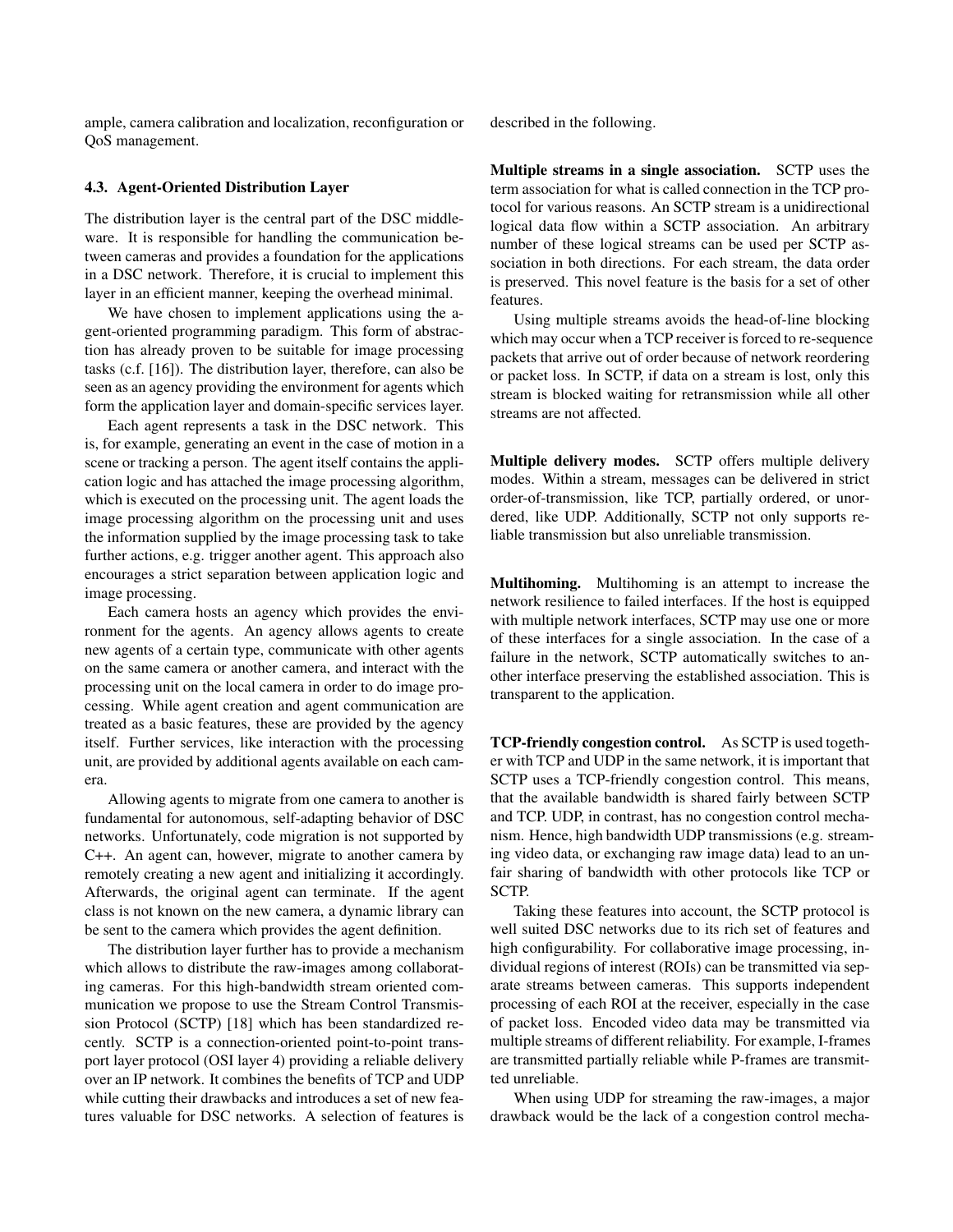

Figure 2: Smart Camera.

| Agency                  | 1.8 MB   |               |                          |  |
|-------------------------|----------|---------------|--------------------------|--|
| Java Classpath          | 11,0 MB  | Agency        | $0.8$ MB                 |  |
| Java VM                 | $0.5$ MB | Libraries     | $2.1 \text{ MB}$         |  |
| Total:                  | 13.3 MB  | <b>Total:</b> | $2.9$ MB                 |  |
| (a) Java Implementation |          |               | $(b)$ C++ Implementation |  |

Table 1: Comparison of the code size

nism, while using TCP may lead to increased delays caused by its reliability and the potential for head-of-line blocking.

## 5. EXPERIMENTAL RESULTS

We have implemented our proposed agent-oriented lightweight DSC middleware in C++. The evaluation first compares the C++ implementation with our previous Java-based middleware [16] and discusses the achieved performance. We then analyze whether the SCTP protocol is suitable for transmitting raw images from one camera to another in order to do collaborative image processing.

## 5.1. SmartCam Architecture

For the evaluation we have used our SmartCamera [2] which is comprised of an ARM-based host processor and two DSPs from Texas Instruments. The processors are connected via a PCI bus. The operating system of the host processor is a standard Linux kernel version 2.6.17. Figure 2 depicts our smart camera.

## 5.2. Agency Implementation

Embedded devices typically have tight resource constraints, especially with respect to computing power and memory. Therefore, a lightweight middleware has to use the scarce resources

|                                        | $C++$            | Java              |
|----------------------------------------|------------------|-------------------|
| Loading dynamic executable             | 8 ms             | $180 \text{ ms}$  |
| Initializing tracking algorithm        | $250 \text{ ms}$ | $250 \text{ ms}$  |
| $(5 \text{ frames} \ @ 20 \text{fps})$ |                  |                   |
| Creating agent on next camera          | $18 \text{ ms}$  | $2130 \text{ ms}$ |
| Reinitialize tracking algorithm        | $2 \text{ ms}$   | $40 \text{ ms}$   |
| on next camera                         |                  |                   |

Table 2: Comparison of the improved C++ middleware implementation and Java implementation

efficiently. Table 1 compares the code sizes of the C++ implementation with the Java-based Implementation. The major benefit of Java, its comprehensive class library, has the downside of requiring plenty of memory. Thus, the Java-based implementation is with 13,3 MB more than four times larger than the C++ implementation.

## 5.3. Loading Image Processing Tasks

The image processing tasks (i.e. the CamShift tracker) are loaded and unloaded dynamically by the agent as needed. Therefore, we have evaluated the time required for loading a dynamic executable to the DSP as well as initializing the image processing task.

Table 2 shows the time intervals for loading, initializing and reinitializing the CamShift tracking algorithm opposed to the results of our Java based middleware implementation.

Considering the obtained results in table 2, it can be seen, that the improved implementation of our middleware is about 20 times faster than the Java implementation. Loading a dynamic executable takes no more than 8 ms and re-initializing the tracking algorithm requires about 2 ms. The time intervals required for initializing the tracking algorithm are equal because this is done by the tracking algorithm itself and requires no interaction with the agent.

Creating an agent on the next camera took more than 2 seconds using the Java implementation. this time interval could be decreased significantly to less than 20 ms.

## 5.4. Transmitting RAW-Images

This section focuses on collaborative image processing. Therefore, we compare the SCTP protocol and the TCP protocol for streaming raw image data from one camera to another. We transmitted a ROI of various sizes over a 100 MBit wired Ethernet network under different packet-loss conditions. When using SCTP, we used either a single stream or four concurrent streams with reliable transmission. In the case of four streams the ROI is split up into four equally sized chunks one for each stream. For both protocols we used the standard configuration of the Linux kernel. Table 3 shows the average transmission time of a ROI over 200 transmissions.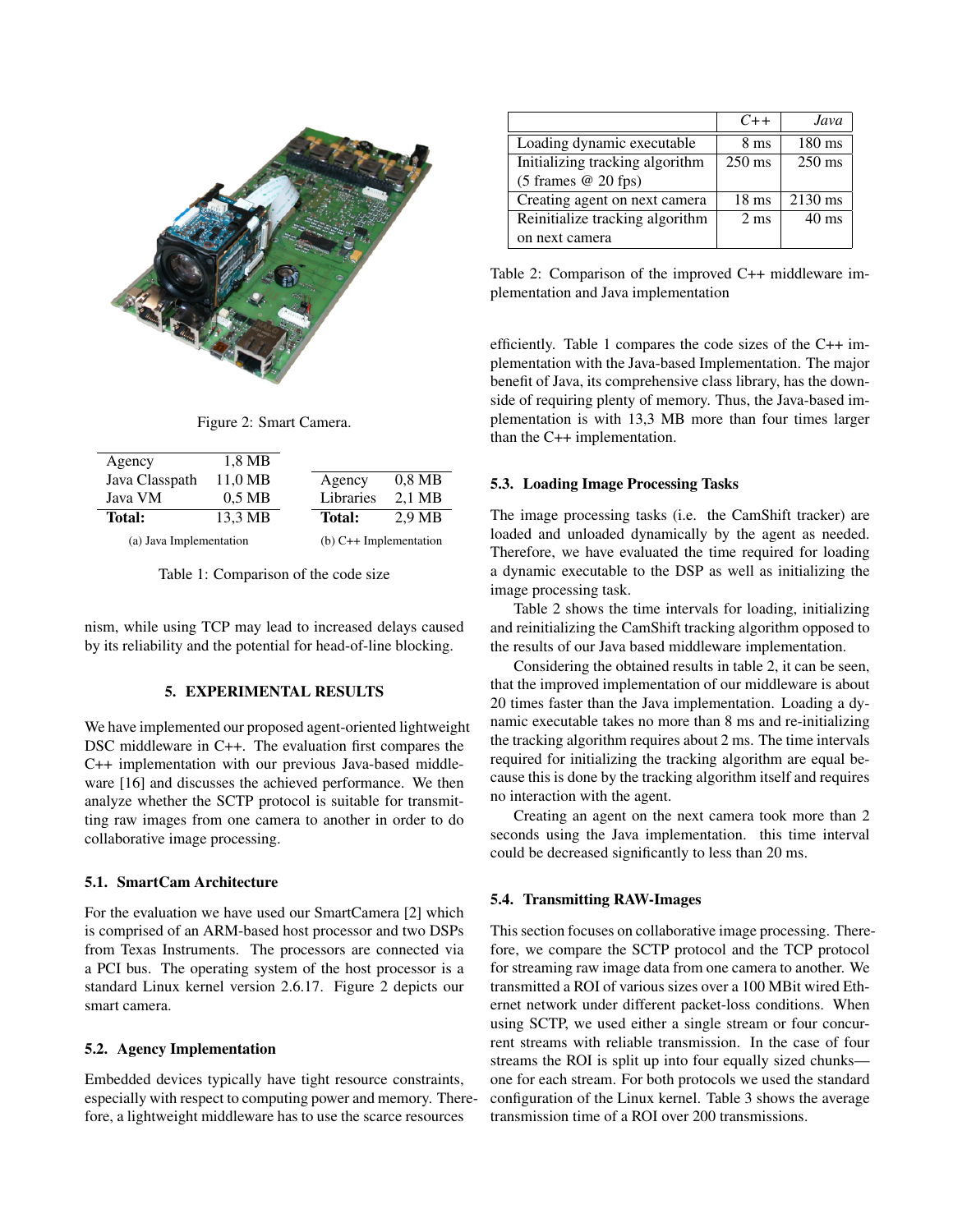| <b>ROI</b> size       | <b>TCP</b>      | <b>SCTP</b>          |                 |  |  |  |
|-----------------------|-----------------|----------------------|-----------------|--|--|--|
|                       |                 | $(1$ stream $)$      | (4 streams)     |  |  |  |
| $100\times100$        | 2 <sub>ms</sub> | $2 \text{ ms}$       | $3 \text{ ms}$  |  |  |  |
| $200\times200$        | 5 ms            | $5 \text{ ms}$       | $7 \text{ ms}$  |  |  |  |
| $352\times288$        | $12 \text{ ms}$ | 9 ms                 | $17 \text{ ms}$ |  |  |  |
| (a) $0\%$ packet loss |                 |                      |                 |  |  |  |
| ROI size              | <b>TCP</b>      | <b>SCTP</b>          |                 |  |  |  |
|                       |                 | $(1$ stream)         | (4 streams)     |  |  |  |
| $100\times100$        | $7 \text{ ms}$  | 2 <sub>ms</sub>      | 2 <sub>ms</sub> |  |  |  |
| $200\times200$        | $12 \text{ ms}$ | $2 \text{ ms}$       | 4 ms            |  |  |  |
| $352\times288$        | $24 \text{ ms}$ | $30 \text{ ms}$      | 8 ms            |  |  |  |
| (b) $1\%$ packet loss |                 |                      |                 |  |  |  |
| ROI size              | <b>TCP</b>      | <b>SCTP</b>          |                 |  |  |  |
|                       |                 | $(1$ stream)         | (4 streams)     |  |  |  |
|                       |                 |                      |                 |  |  |  |
| $100\times100$        | $19 \text{ ms}$ | 2 ms                 | 2 <sub>ms</sub> |  |  |  |
| $200\times200$        | $32$ ms         | $2 \text{ ms}$       | 4 ms            |  |  |  |
| $352\times288$        | $35 \text{ ms}$ | 156 ms               | $10 \text{ ms}$ |  |  |  |
|                       |                 | $(c)$ 5% packet loss |                 |  |  |  |
| ROI size              | <b>TCP</b>      |                      | <b>SCTP</b>     |  |  |  |
|                       |                 | $(1$ stream)         | (4 streams)     |  |  |  |
| $100\times100$        | 32 ms           | 4 ms                 | 3 ms            |  |  |  |
| $200\times200$        | $46 \text{ ms}$ | $11 \text{ ms}$      | 6 ms            |  |  |  |

(d) 10% packet loss

Table 3: Comparison of TCP and SCTP for streaming raw image data for different packet loss conditions.

In the case of no packet loss (c.f. Table 3a), SCTP is comparable to TCP for small ROIs when using a single stream and slightly slower when using four streams. This is caused by the rather small chunks for each stream and the associated transmission overhead. The transmission time increases for all three protocols according to the ROI size. However, SCTP with only one stream performs better than TCP.

In the case of packet loss (c.f. Table 3b–d), the transmission time for TCP increases according to the packet loss rate as well as the ROI size (up to 35 ms for transmitting a ROI of CIF resolution for 5% packet loss). In contrast to this, the average transmission time for SCTP is almost independent of the packet loss rate for small ROIs. For larger ROIs, TCP shows better performance than SCTP when using only one stream. But using four streams significantly reduces the transmission times for SCTP and thus outperforms TCP. A ROI of CIF resolution is on average transmitted in about 10 ms when using four SCTP streams although the packet loss rate is 10%. This illustrates the advantage of preventing head-ofline blocking in SCTP.

The obtained results show that SCTP performs better when

transmitting large ROIs by using multiple streams. In the case of small ROIs, SCTP is comparable to TCP. Thus, SCTP is a good choice for transmitting raw image data. However, it is beneficial to know the size of the ROI in order to adapt the number of streams of the SCTP association accordingly.

### 6. CONCLUSION

In this paper we have presented an improved middleware for networks of distributed smart cameras. We focus on the distribution layer of the middleware which follows the agentoriented programming paradigm. Image processing tasks in the smart camera network are abstracted by agents. Each agent contains the high-level application logic, e.g. generate an alarm when there is motion in a scene, and has attached the image processing algorithm which does the actual pixel processing, e.g. detect motion in a scene. First evaluation results show a significant performance increase compared to our previous Java-based implementation.

Our proposed middleware is further designed for collaborative image processing which requires a camera to access the raw image data of another camera. Therefore we propose the use of SCTP, a recently standardized transport layer protocol. Due to the various new features, SCTP is well suited for transmitting small as well as large image chunks. Using multiple streams also avoids head-of-line blocking which reduces the transmission time significantly in the case of packet loss.

#### 7. REFERENCES

- [1] Wayne Wolf, Burak Ozer, and Tiehan Lv, "Smart cameras as embedded systems," *Computer*, vol. 35, no. 9, pp. 48–53, Sept. 2002.
- [2] Michael Bramberger, Andreas Doblander, Arnold Maier, Bernhard Rinner, and Helmut Schwabach, "Distributed Embedded Smart Cameras for Surveillance Applications," *Computer*, vol. 39, no. 2, pp. 68 – 75, 2006.
- [3] Bernhard Rinner and Wayne Wolf, Eds., *Proceedings of the Workshop of Distributed Smart Cameras*, Boulder, CO, USA, October 2006.
- [4] Bernhard Rinner, Milan Jovanovic, and Markus Quaritsch, "Embedded Middleware on Distributed Smart Cameras," in *Proceedings of the IEEE International Conference on Acoustics, Speech, and Signal Processing*, April 2007, vol. 4, pp. 1381–1384.
- [5] Richard Kleihorst, Ben Schueler, Alexander Danilin, and Marc Heijligers, "Smart Camera Mote with High Performance Vision System," in *Proceedings of the Workshop on Distributed Smart Cameras (DSC-06)*, Boulder, CO, USA, October 2006, pp. 17–21.